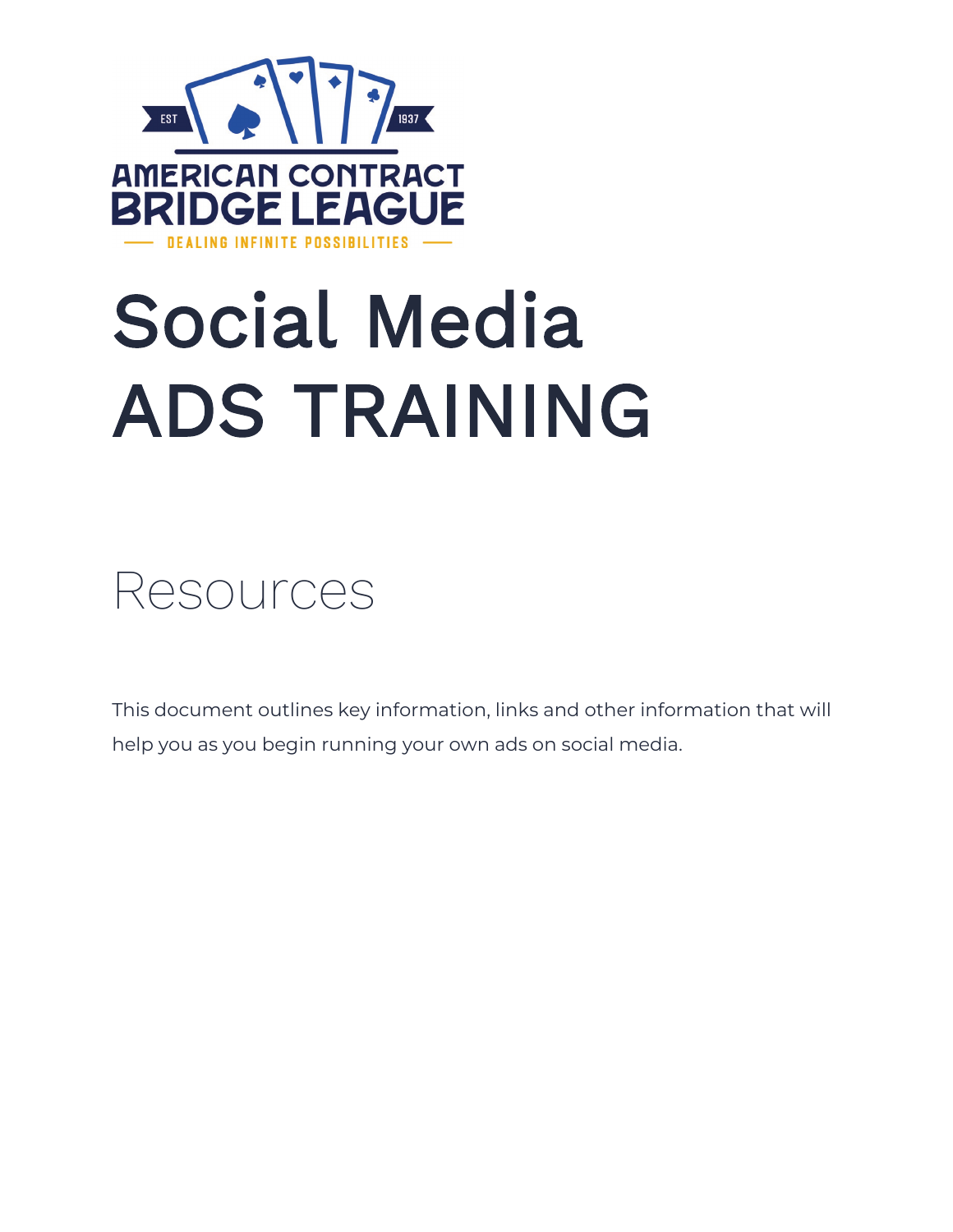# Business Suite/Business Manager

## **1. Create a business manager.**

[Click here](https://www.facebookblueprint.com/student/activity/212727?id=180505742745347) for a Facebook article on what Facebook Business Manager is and how to create one for your organization. Note that an individual person can only "own" two separate business managers. If you are responsible for multiple clubs, you'll be able to add multiple Facebook pages and ad accounts into a single manager. If for some reason you decide you need more than two managers, ask someone else affiliated with your organization to create one and make you an admin.

## **2. Manage the manager.**

- Add people to your business manager.
- [Add pages \(including your club page\) to your business manager.](https://www.facebook.com/business/help/170456843145568?id=420299598837059)
- [Add ad accounts to your business manager.](https://www.facebook.com/business/help/440167386536513?id=420299598837059)
- [Add payment methods to your business manager.](https://www.facebookblueprint.com/student/activity/194935-overview-of-lookalike-audiences?id=180505742745347)

# **3. Learn more about Business Suite and how to use it.**

[Click here](https://www.facebook.com/business/help/205614130852988?id=765488040896522) for an informational Facebook article. If your page is eligible for Business Suite, you'll automatically be redirected there when you visit business.facebook.com. (All pages will eventually automatically have Business Suite. If you don't yet, you will as it rolls out to everyone.)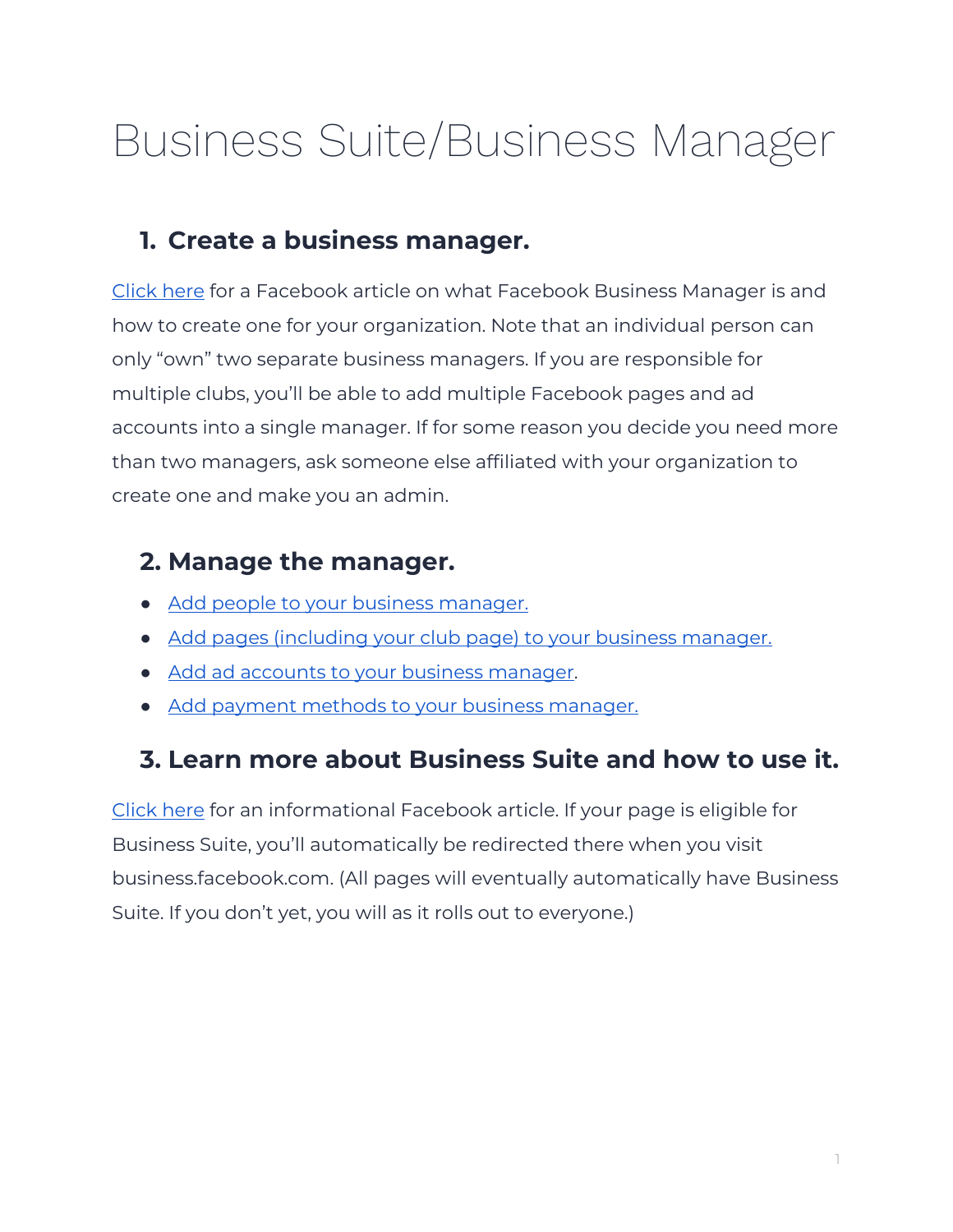# **4. Set up audiences.**

Audience targeting helps you show your ads to the people you care about. The approach you choose depends on what you're trying to accomplish and what resources you have available.

#### Custom

This ad targeting option lets you find your existing audiences among people who are on Facebook. You can use sources like your club membership list to create Custom Audiences of people who already know your business.

- Go to **Business.Facebook.com.**
- Click "More Tools" on the left side menu.
- Click "Audiences."
- Click "Create Audience." It's a blue button near the left side.
- Click "Custom Audience."
- Select your source. In your case, your most relevant options are:
	- [Customer list](https://www.facebook.com/business/help/910137316041095?id=2469097953376494) (spreadsheet of existing members, lapsed members, guests, etc. from your club)
	- Events (If you have ever run an event ad or just posted a Facebook event to your page before, you can retarget people who responded to it.)
	- Your Facebook page (You can target people who currently follow or have previously interacted with your page.)
- Follow the prompts. If you select "customer list," you can download a template to help you format the list correctly.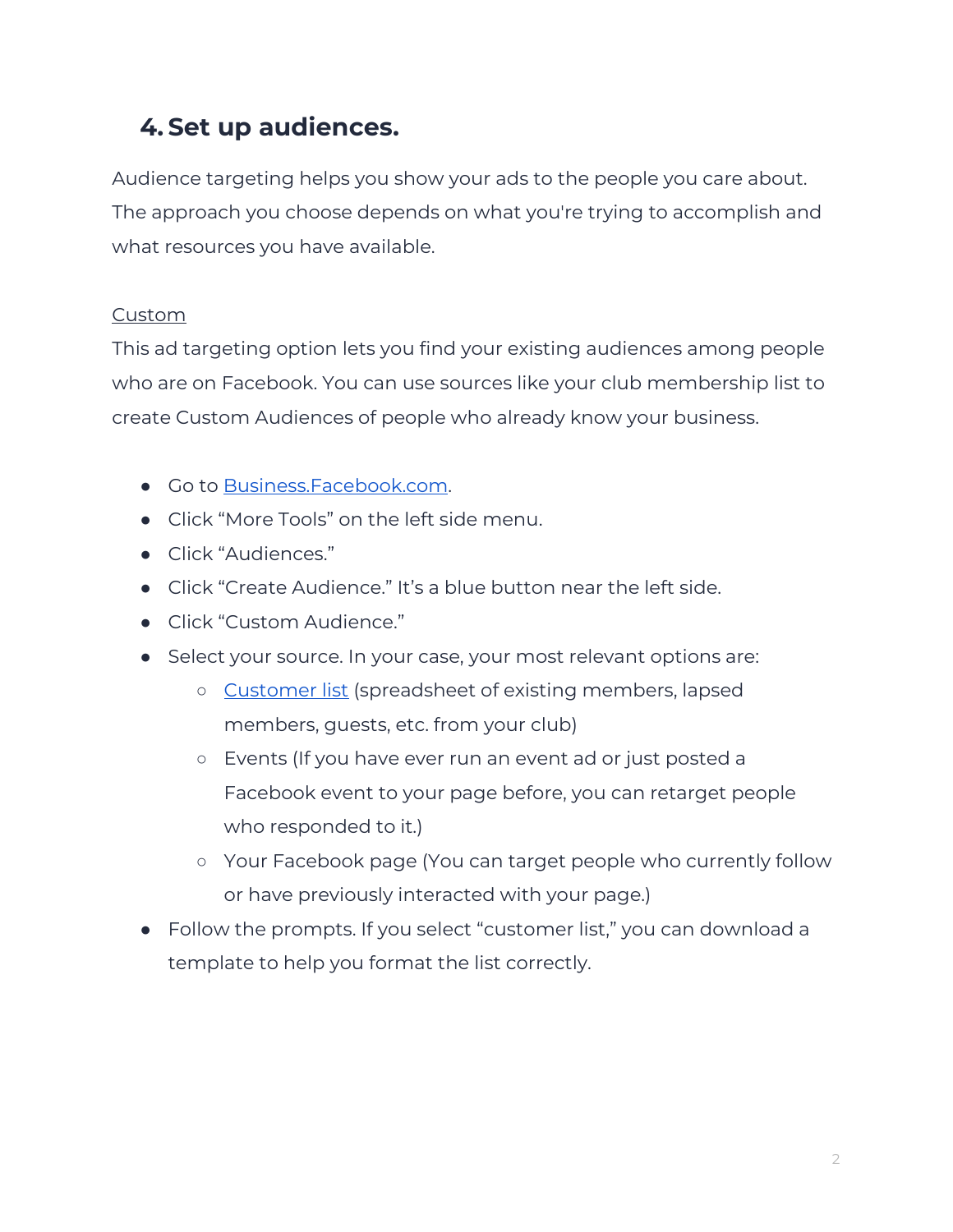#### **Curated**

This option allows you to refine the group of people Facebook shows your ads to. You can do this with information such as additional demographics (e.g., parents with adult children), interests (e.g., card games) and behaviours.

- Select the geographic location of people you want to reach.
- If applicable, specify your audience by age and gender.
- For more detailed targeting, select "Browse" to search options based on demographics, interests or behaviours. Examples may include life events, hobbies or education level.
	- Note: The details you select aren't mutually inclusive. This means that if you add a demographic and an interest, Facebook will look for people who match either. For instance, you can target "parents with adult children" and people interested in "card games," and Facebook will match those who fit either criterion.
	- If you want to narrow your intended audience more, select "Narrow Audience," after you add your initial choice(s). Facebook will focus your audience makeup on people who must match at least one of your previously identified qualities and the additional details you add. For example, you can target "parents with adult children," then narrow to those parents who are *also* interested in "card games."
- You can also exclude certain demographics, interests or behaviours from your audience.

[Click here](https://www.facebook.com/business/help/915454841921082?id=176276233019487) to learn more about detailed targeting. Note that when narrowing your audience, try not to make it too specific. This can lead to an audience that's too small.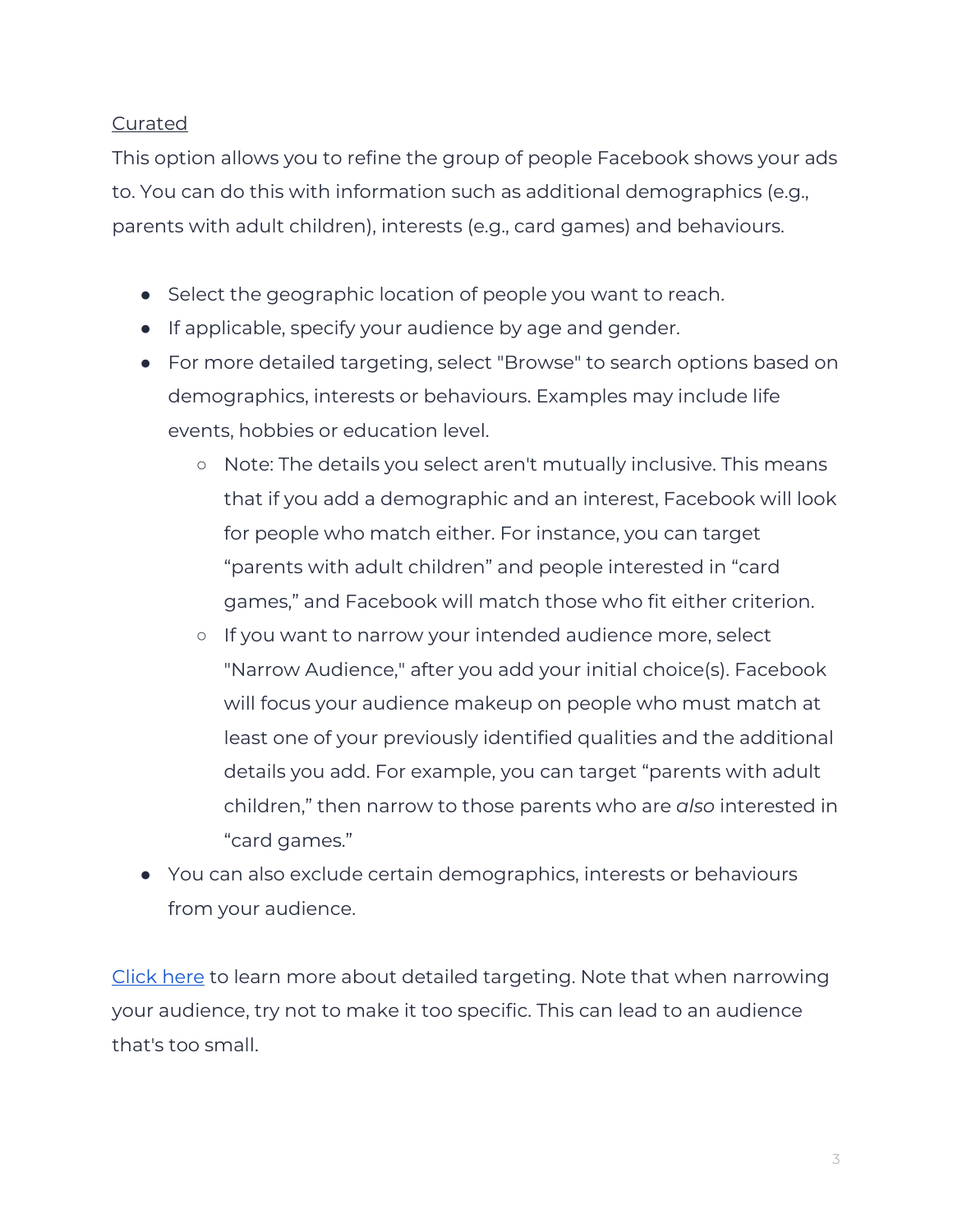### **5. Create your ad.**

- Before you upload, make sure your image or other creative piece is both large enough and appropriately sized. [Click here](https://www.facebookblueprint.com/student/path/189425-boost-your-marketing-with-facebook-pixel) for more information on specific image sizes on the Facebook platform.
	- When you upload an image, Facebook will notify you if the resolution is too low. This means the photo will look blurry if you use it. This is likely if you have something like an image scanned in from a physical photo or an image you've saved off the internet. Any high-quality photo, like those taken from a smartphone in the last few years, is probably fine.
- Follow the prompts to add imagery, your key message and link, if applicable.
- Hit "Publish."

# ACBL Support

### **Reach the ACBL marketing team.**

[Click here](https://www.acbl.org/marketing/) to visit the ACBL marketing website, which includes resources like:

- Logos
- Brand standards information, including how logos and seals should be used
- Information on the cooperative advertising program, which may reimburse some of your social media advertising spends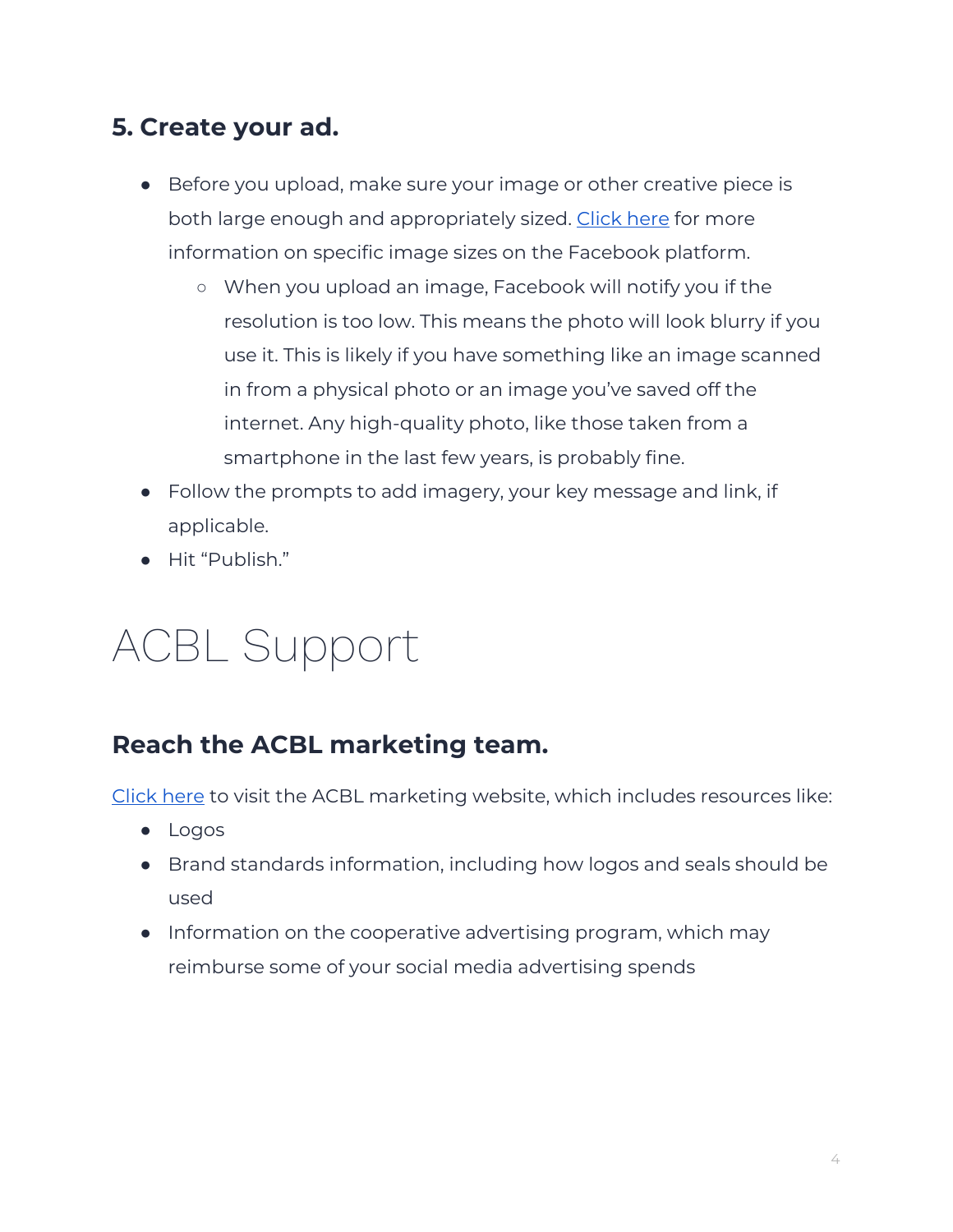# Additional Training Opportunities

# **Facebook Blueprint**

[Click here](https://www.facebookblueprint.com/student/activity/212723) to access Facebook Blueprint. This tool is a collection of trainings and other resources to help you learn more about Facebook's marketing tools. Some relevant sessions that may interest you include:

- [Introduction to Business Manager](https://www.facebook.com/business/ads-guide/image/facebook-feed/traffic?sid=2764785&sid_i=6)
- [Set up Business Manager](https://www.facebookblueprint.com/student/activity/196102-set-up-business-manager?sid=2764785&sid_i=8)
- [Ad objectives and your business goals](https://www.facebookblueprint.com/student/activity/212737-get-started-with-the-facebook-pixel?ref=cms_redirect#/page/5fc6e3074a46d349e9dfedbf)
- How to create an ad
	- *IMPORTANT NOTE:* Facebook often suggests "boosting" a post directly from your page. Obsidian PR does not recommend this method. By clicking "boost" on an existing post from your page, you lose the ability to closely target your audience. Facebook typically defaults to people geographically close to your business. You might get a lot of reach, but you'll also likely waste money reaching people who aren't likely to act on your ad. We recommend sticking to the Business Manager to take advantage of all available targeting tools.
- Learn more about audiences:
	- o Custom Audiences [\(overview,](https://www.facebookblueprint.com/student/activity/196101-introduction-to-business-manager?sid=2764779&sid_i=1) [building](https://www.facebook.com/business/help/1710077379203657?sid=2764779&sid_i=3) and [targeting\)](https://www.facebookblueprint.com/student/path/196014-targeting-custom-audiences?sid=2764779&sid_i=0)
	- Lookalike Audiences [\(overview](https://www.facebook.com/business/help/2169003770027706?sid=2764779&sid_i=9) and [targeting\)](https://www.facebookblueprint.com/student/activity/189422-create-and-install-the-facebook-pixel?sid=2764779&sid_i=10) An *important note on lookalike audiences:* They automatically curate from a nationwide audience. When you create an ad to target them, you'll need to select your geography to ensure you're not wasting money on someone across the country.